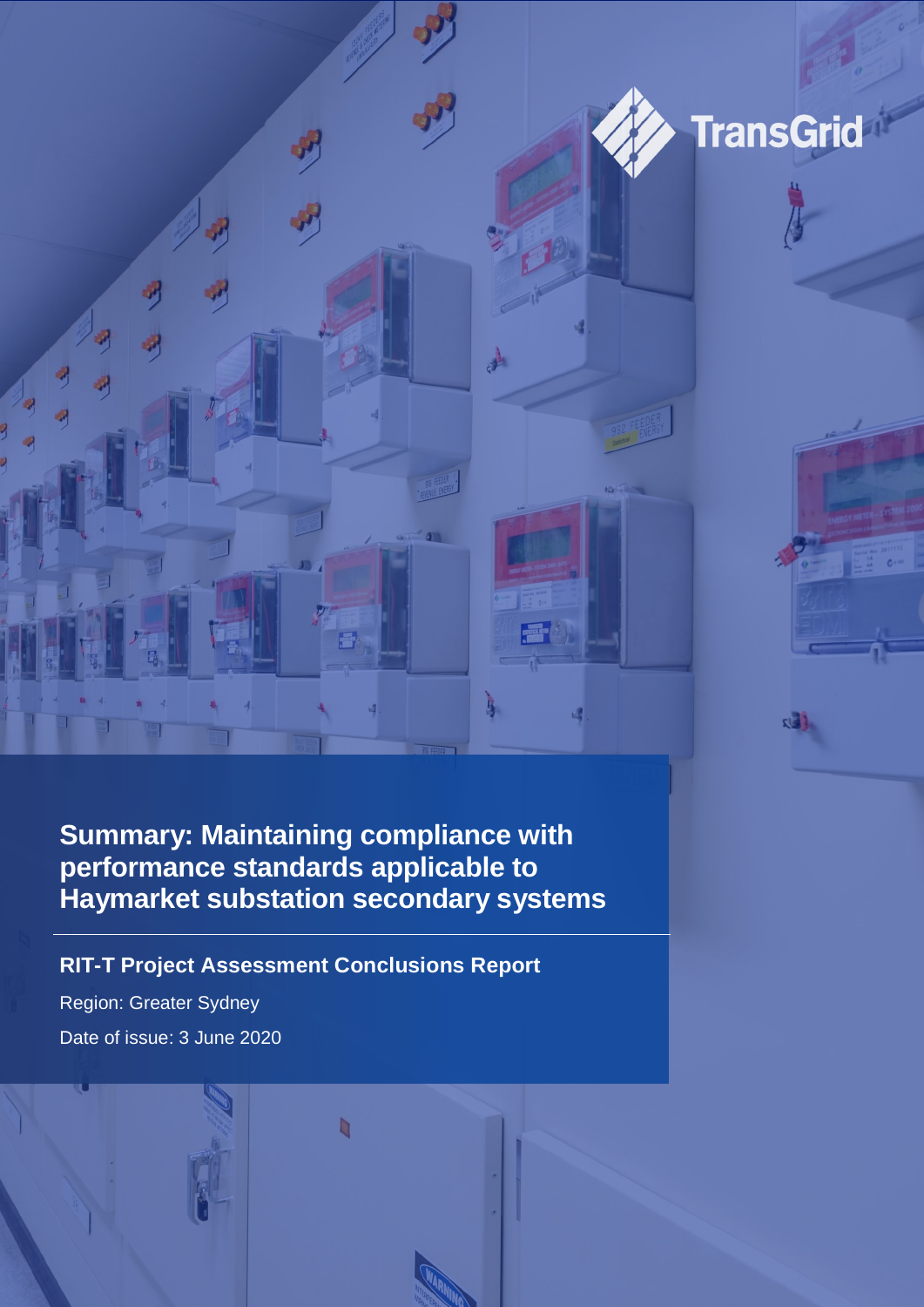# **Disclaimer**

This suite of documents comprises TransGrid's application of the Regulatory Investment Test for Transmission (RIT-T) which has been prepared and made available solely for information purposes. It is made available on the understanding that TransGrid and/or its employees, agents and consultants are not engaged in rendering professional advice. Nothing in these documents is a recommendation in respect of any possible investment.

The information in these documents reflect the forecasts, proposals and opinions adopted by TransGrid at the time of publication, other than where otherwise specifically stated. Those forecasts, proposals and opinions may change at any time without warning. Anyone considering information provided in these documents, at any date, should independently seek the latest forecasts, proposals and opinions.

These documents include information obtained from the Australian Energy Market Operator (AEMO) and other sources. That information has been adopted in good faith, without further enquiry or verification. The information in these documents should be read in the context of the Electricity Statement of Opportunities, the National Transmission Network Development Plan published by AEMO and other relevant regulatory consultation documents. It does not purport to contain all of the information that AEMO, a prospective investor, Registered Participant or potential participant in the National Electricity Market (NEM), or any other person may require for making decisions. In preparing these documents it is not possible, nor is it intended, for TransGrid to have regard to the investment objectives, financial situation and particular needs of each person or organisation which reads or uses this document. In all cases, anyone proposing to rely on or use the information in this document should:

- 1. Independently verify and check the currency, accuracy, completeness, reliability and suitability of that information
- 2. Independently verify and check the currency, accuracy, completeness, reliability and suitability of reports relied on by TransGrid in preparing this document
- 3. Obtain independent and specific advice from appropriate experts or other sources.

Accordingly, TransGrid makes no representations or warranty as to the currency, accuracy, reliability, completeness or suitability for particular purposes of the information in this suite of documents.

Persons reading or utilising this suite of RIT-T related documents acknowledge and accept that TransGrid and/or its employees, agents and consultants have no liability for any direct, indirect, special, incidental or consequential damage (including liability to any person by reason of negligence or negligent misstatement) for any damage resulting from, arising out of or in connection with, reliance upon statements, opinions, information or matter (expressed or implied) arising out of, contained in or derived from, or for any omissions from the information in this document, except insofar as liability under any New South Wales and Commonwealth statute cannot be excluded.

### Privacy notice

TransGrid is bound by the *Privacy Act 1988 (Cth)*. In making submissions in response to this consultation process, TransGrid will collect and hold your personal information such as your name, email address, employer and phone number for the purpose of receiving and following up on your submissions.

Under the National Electricity Law, there are circumstances where TransGrid may be compelled to provide information to the Australian Energy Regulator (AER). TransGrid will advise you should this occur.

TransGrid's Privacy Policy sets out the approach to managing your personal information. In particular, it explains how you may seek to access or correct the personal information held about you, how to make a complaint about a breach of our obligations under the Privacy Act, and how TransGrid will deal with complaints. You can access the Privacy Policy here [\(https://www.transgrid.com.au/Pages/Privacy.aspx\)](https://www.transgrid.com.au/Pages/Privacy.aspx).

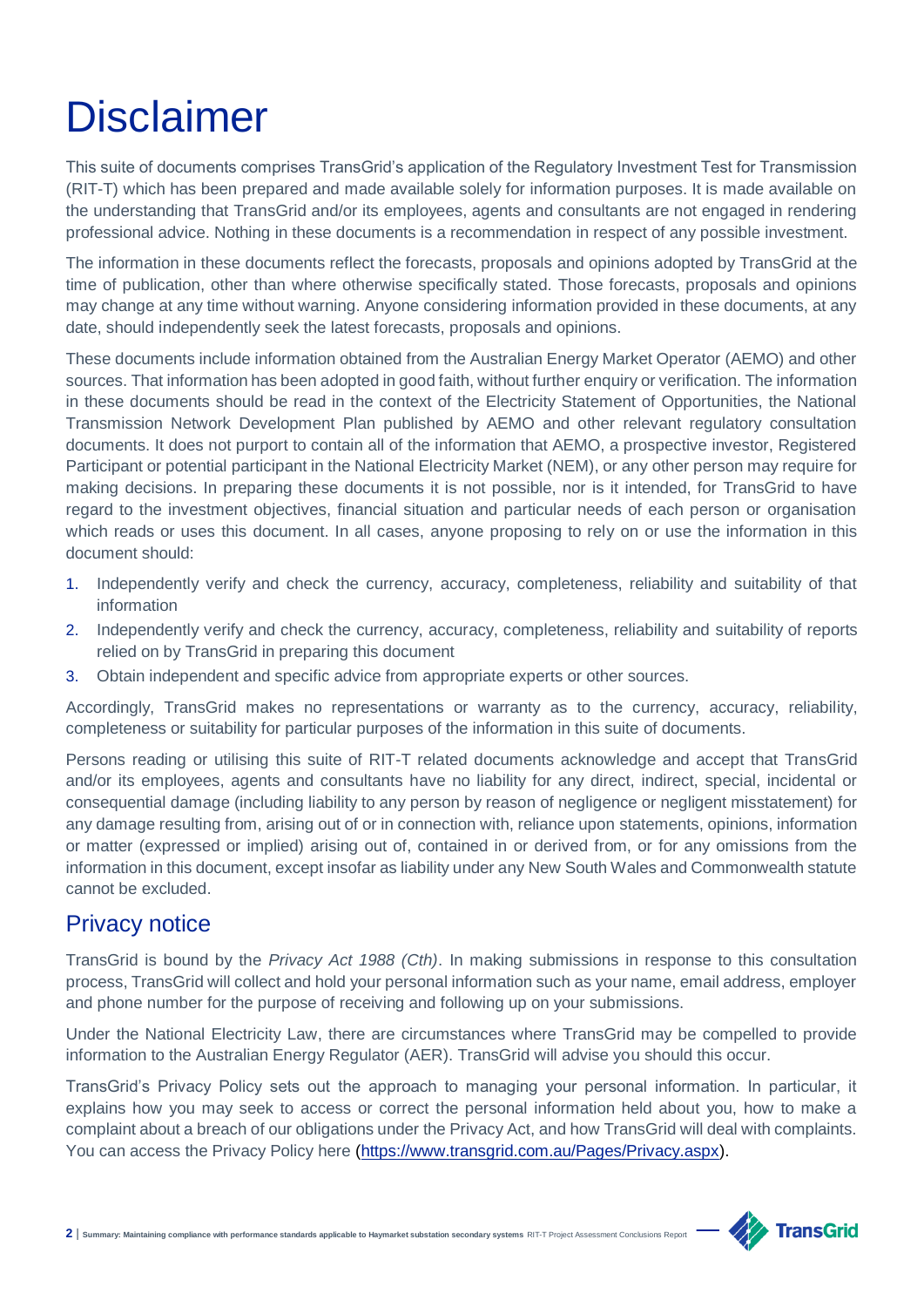## **Summary**

TransGrid is applying the Regulatory Investment Test for Transmission (RIT-T) to options for maintaining reliable secondary systems at Haymarket substation. Publication of this Project Assessment Conclusions Report (PACR) represents the final step in the RIT-T process.

Along with other key substations including Rookwood Road and Beaconsfield, Haymarket substation forms part of TransGrid's network that serves the Sydney Central Business District (CBD). It will continue to play a central role in supporting the growing need<sup>1</sup> of Australia's largest commercial district.

TransGrid has identified that the secondary systems at Haymarket substation have reached a condition that reflects the end of serviceable life. As it is superseded by new technology at the manufacturer level and the existing technology becomes obsolete, spare parts become scarce and the ability of any primary asset connected to the substation to reliably operate will be at risk.

#### **Identified need: meet the service level required under the National Electricity Rules for protection schemes**

Secondary systems are used to control, monitor, protect and secure communication to facilitate safe and reliable network operation.<sup>2</sup> They are necessary to operate the transmission network and prevent damage to primary assets when adverse events occur.

Provision of redundant protection schemes to ensure the transmission system is adequately protected is a Network Performance Requirement under Schedule 5.1 of the National Electricity Rules (NER), therefore the condition issues affecting the secondary systems at Haymarket substation must be addressed.

The Network Performance Requirements, set out in Schedule 5.1 of the NER, place an obligation on Transmission Network Service Providers (TNSPs) to provide redundant protection schemes to ensure the transmission system is adequately protected. Schedule 5.1.9(c) of the NER requires a TNSP to provide sufficient primary and back-up protection systems, including any communications facilities and breaker fail protection systems, to ensure that a fault of any type anywhere on its transmission system is automatically disconnected.

Additionally, TNSPs are required to disconnect the unprotected primary systems where secondary systems fault lasts for more than eight hours (for planned maintenance) or 24 hours (for unplanned outages). TNSPs must also ensure that all protection systems for lines at a voltage above 66 kV are well-maintained so as to be available at all times other than for short periods (less than eight hours), while the maintenance of protection systems is being carried out.<sup>3</sup> In the event of an unplanned outage, AEMO's Power System Security Guidelines require that the primary network assets must be taken out of service within 24 hours.<sup>4</sup>

Furthermore, as per clause 4.11.1 of the NER, remote monitoring and control systems are required to be maintained in accordance with the standards and protocols determined and advised by AEMO.

A failure of the secondary systems would involve replacement of the failed component or taking the affected primary assets, such as lines and transformers, out of service.

 $\overline{a}$ 

<sup>4</sup> Australian Energy Market Operator. *"Power System Security Guidelines, 20 September 2019."* Melbourne: Australian Energy Market Operator, 2019.39 Accessed 15 May 2020[. https://www.aemo.com.au/-/media/Files/Electricity/NEM/Security\\_and\\_Reliability/Power\\_System\\_Ops/Procedures/SO\\_OP\\_3715---](https://www.aemo.com.au/-/media/Files/Electricity/NEM/Security_and_Reliability/Power_System_Ops/Procedures/SO_OP_3715---Power-System-Security-Guidelines.pdf) [Power-System-Security-Guidelines.pdf](https://www.aemo.com.au/-/media/Files/Electricity/NEM/Security_and_Reliability/Power_System_Ops/Procedures/SO_OP_3715---Power-System-Security-Guidelines.pdf)



**3** | **Summary: Maintaining compliance with performance standards applicable to Haymarket substation secondary systems** RIT-T Project Assessment Conclusions Report

<sup>1</sup> TransGrid. "Transmission Annual Planning Report 2019." Sydney: TransGrid, 2019. 81. Accessed 18 February, 2020. [https://www.transgrid.com.au/what-we](https://www.transgrid.com.au/what-we-do/Business-Planning/transmission-annual-planning/Documents/2019%20Transmission%20Annual%20Planning%20Report.pdf)[do/Business-Planning/transmission-annual-planning/Documents/2019%20Transmission%20Annual%20Planning%20Report.pdf](https://www.transgrid.com.au/what-we-do/Business-Planning/transmission-annual-planning/Documents/2019%20Transmission%20Annual%20Planning%20Report.pdf)

As per Schedule 5.1 of the NER.

As per  $S5.1.2.1(d)$  of the NER.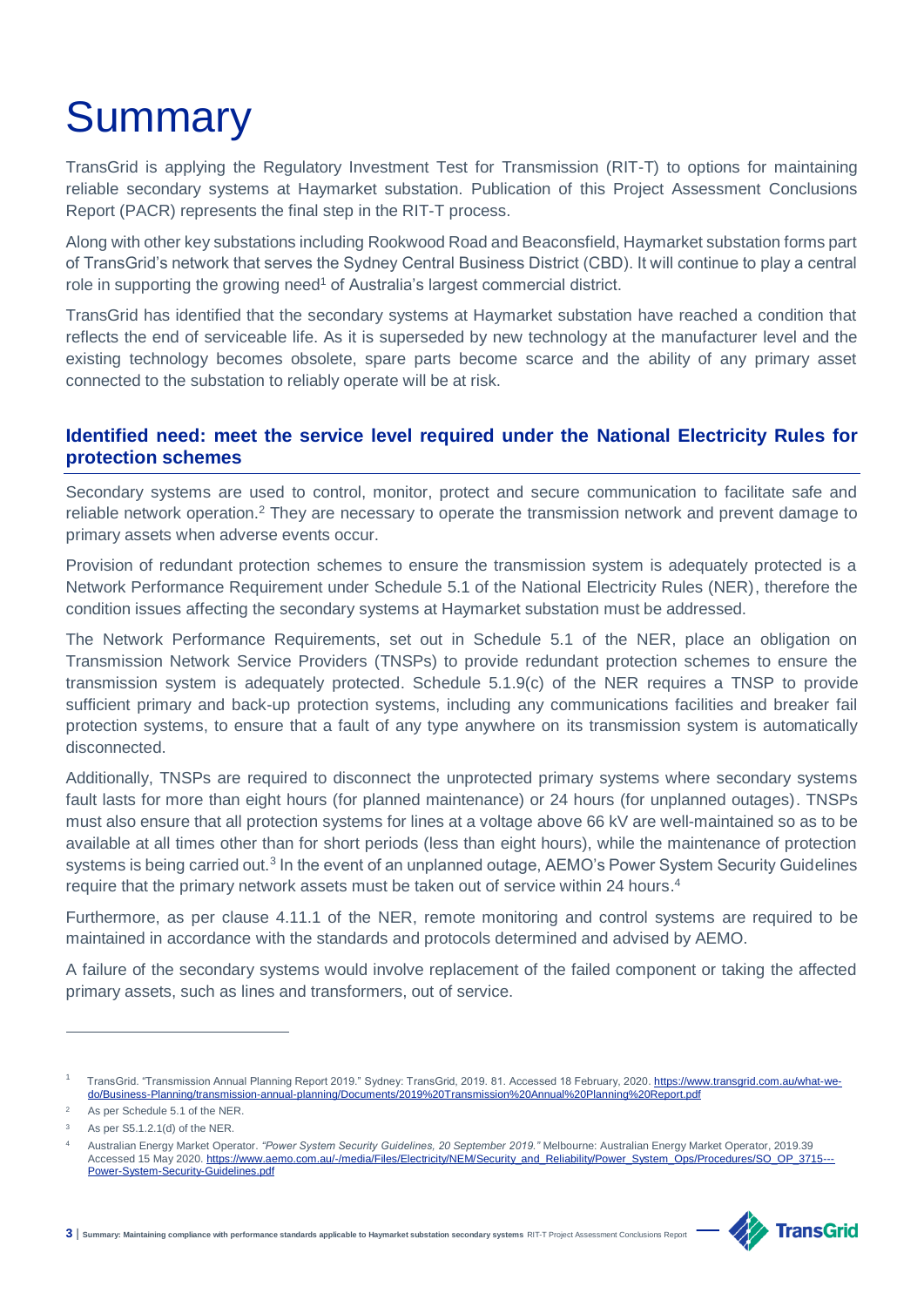Though replacement of failed secondary systems component is a possible interim measure, the approach is not sustainable as the stock of spare components will deplete due to the technology no longer being manufactured or supported. Once all spares are used, replacement will cease to be a viable option to meet performance standards stipulated in clause 4.6.1 of the NER.

If the failure to provide functional secondary systems due to technology obsolescence is not addressed by a technically and commercially feasible credible option in sufficient time (by 2022/23), the likelihood of not recovering from secondary systems faults and not maintaining compliance with NER performance requirements will increase.

The proposed investment will enable TransGrid to continue to meet the standards for secondary systems availability set out in the NER, and to avoid the impacts of taking primary assets out of service. Consequently, it is considered a reliability corrective action under the RIT-T.

A reliability corrective action differs from a 'market benefits'-driven RIT-T in that the preferred option is permitted to have negative net economic benefits on account of it being required to meet an externally imposed obligation on the network business.

#### **No submissions received in response to Project Specification Consultation Report**

TransGrid published a Project Specification Consultation Report (PSCR) on 27 May 2019 and invited written submissions on the material presented within the document. No submissions were received in response to the PSCR.

#### **No material developments since publication of the PSCR**

No additional credible options were identified during the consultation period following publication of the PSCR.

The following changes have occurred since the PSCR which have not made an impact on the preferred option:

> updated the discount rates used

 $\overline{a}$ 

- > inflation escalation update (including capex)
- > included benefits associated with reductions in risk costs in the NPV analysis

Option 1 remains the preferred option at this stage of the RIT-T process.

#### **Combined on-site replacement of protection and control systems remains the most prudent and economically efficient option to meet regulatory obligations**

In the PSCR TransGrid put forward for consideration two technically and commercially feasible options:

- > **Option 1** combined on-site replacement of protection and control systems; and
- > **Option 2** independent on-site replacement of protection and control systems

Option 1 remains the most prudent and economically efficient option to address the identified need. Implementation of Option 1 will enable TransGrid to continue meeting its regulatory obligations set out in clauses 4.11.1, 4.6.1(b),<sup>5</sup> and Schedule 5.1 of the NER. Consequently, it will ensure the performance standards

As per clause 4.6.1(b) of the NER, AEMO must ensure that there are processes in place, which will allow the determination of fault levels for normal operation of the power system and in anticipation of all credible contingency events and protected events that AEMO considers may affect the configuration of the power system, so that AEMO can identify any busbar which could potentially be exposed to a fault level which exceeds the fault current ratings of the circuit breakers associated with that busbar.



**<sup>4</sup>** | **Summary: Maintaining compliance with performance standards applicable to Haymarket substation secondary systems** RIT-T Project Assessment Conclusions Report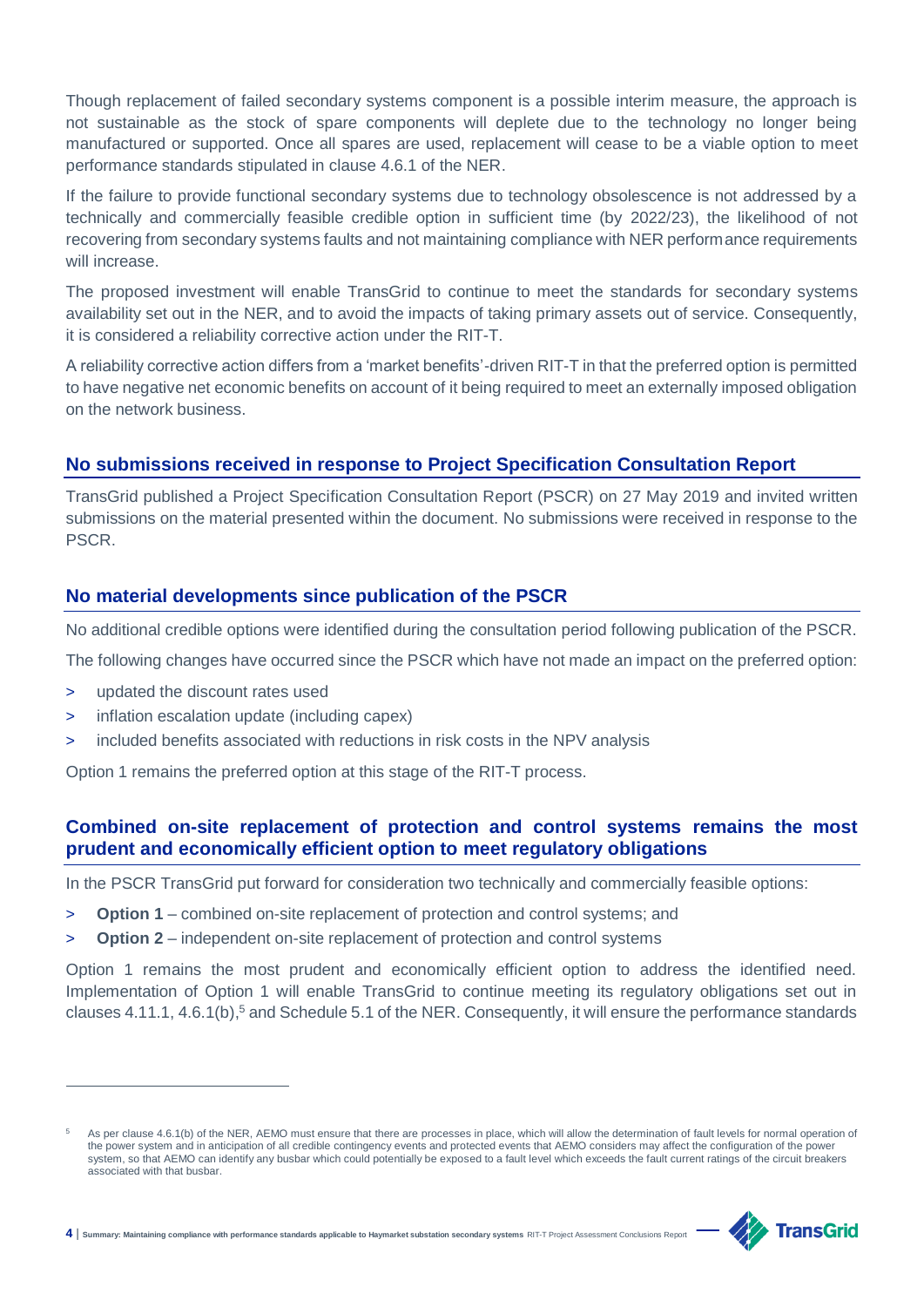applicable to Haymarket substation secondary systems are met and is therefore the preferred option for this RIT-T.

TransGrid expects coronavirus (COVID-19) to impact its suppliers and disrupt their supply chains. TransGrid has preliminary advice that this is already occurring, although at this time the extent of the current or future impact is unknown. Consequently, some of the costs associated with the works outlined in this document may be affected.

All costs presented in this PACR are in 2019/20 dollars. The options are summarised in the table below.

#### **Table 1 Options considered**

 $\overline{a}$ 

| <b>Option</b>   | <b>Description</b>                                                          | <b>Capital costs</b><br>(\$m 2019/20) | <b>Operating costs</b><br>(\$ per year) | <b>Remarks</b>                                                                                                   |
|-----------------|-----------------------------------------------------------------------------|---------------------------------------|-----------------------------------------|------------------------------------------------------------------------------------------------------------------|
| <b>Option 1</b> | <b>Combined on-site</b><br>replacement of protection<br>and control systems | $~12.1~(+/-25%)$                      | $~1$ ,000                               | Preferred option,<br>would maintain<br>regulatory<br>obligations and<br>provide highest net<br>economic benefits |
| Option 2        | Independent on-site<br>replacement of protection<br>and control systems     | $~12.7~(+/-25%)$                      | ~1000                                   | Would maintain<br>regulatory obligations<br>but provide less<br>benefits                                         |

#### **Non-network options are not able to assist in this RIT-T**

In the PSCR, TransGrid noted that non-network options are not considered to be commercially and technically feasible to assist with meeting the identified need for this RIT-T. This is because non-network options will not enable TransGrid to continue meeting its NER obligation to provide redundant secondary systems and ensure that the transmission system is adequately protected.

#### **Conclusion: combined on-site replacement of protection and control systems is optimal**

The optimal commercially and technically feasible option presented in the PSCR – Option 1 (combined on-site replacement of protection and control systems) – remains the preferred option to meet the identified need. Option 1 can be implemented in sufficient time to meet the identified need by 2022/23, and is therefore the preferred option presented in this PACR.

Moving forward with this option is the most prudent and economically efficient solution to enable TransGrid to continue meeting its regulatory obligations set out in clauses 4.11.1, 4.6.1(b),<sup>6</sup> and Schedule 5.1 of the NER. Consequently, it will ensure the performance standards applicable to Haymarket substation secondary systems are met.

As per clause 4.6.1(b) of the NER, AEMO must ensure that there are processes in place, which will allow the determination of fault levels for normal operation of the power system and in anticipation of all credible contingency events and protected events that AEMO considers may affect the configuration of the power system, so that AEMO can identify any busbar which could potentially be exposed to a fault level which exceeds the fault current ratings of the circuit breakers associated with that busbar.



5 | Summary: Maintaining compliance with performance standards applicable to Haymarket substation secondary systems RIT-T Project Assessment Conclusions Repo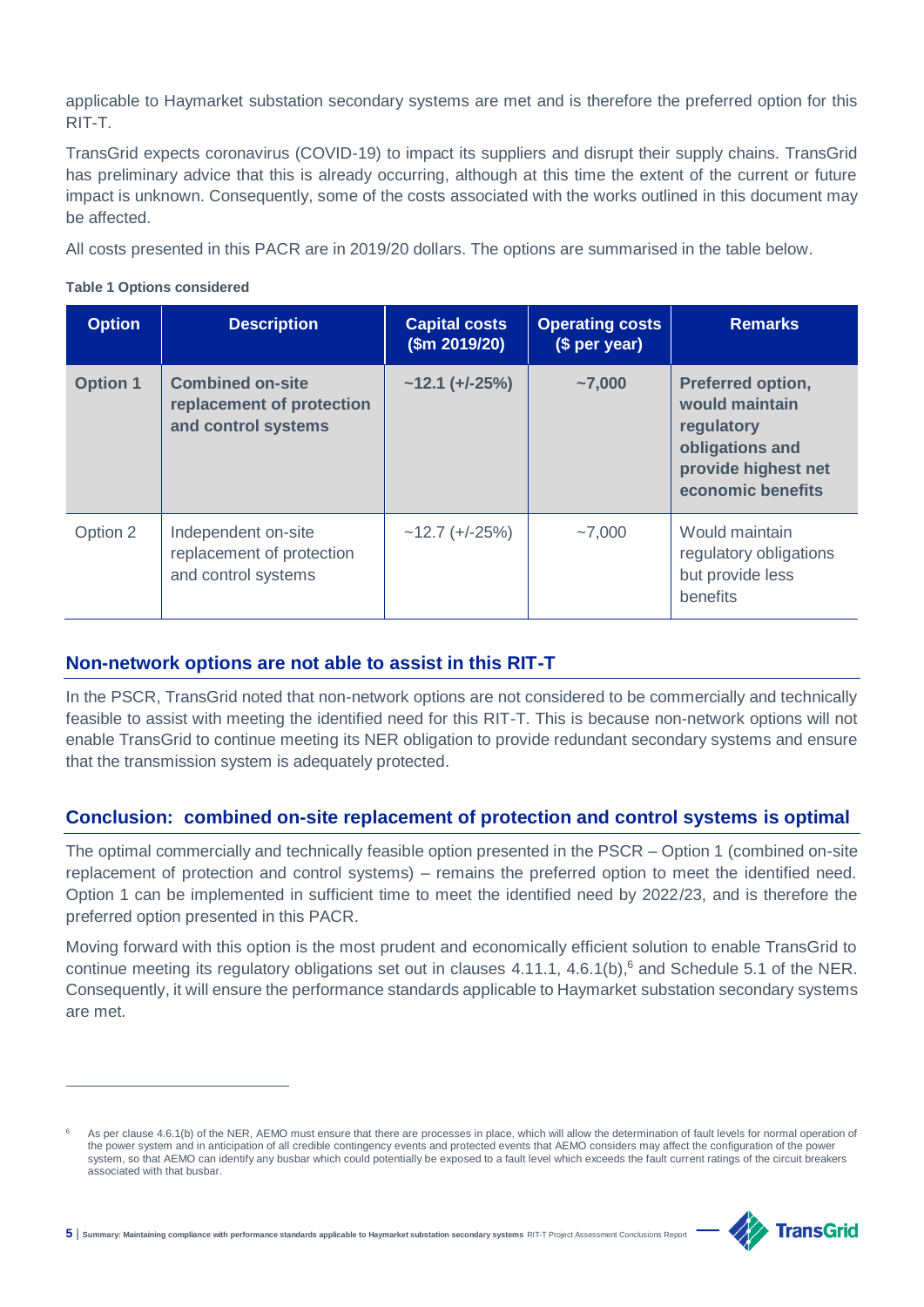Option 1 involves an on-site upgrade and renewal (replacement) of the protection and control systems at Haymarket substation to combined systems which eliminates the need for standalone remote monitoring and control units. Efficiencies will be leveraged by reusing the existing building, tunnel boards, and the cabling where practicable.

The estimated capital cost of this option is approximately \$12.1 million. Routine and operating maintenance costs are approximately \$7,000 per year.

The works will be undertaken between 2019/20 and 2022/23. Planning and procurement (including completion of the RIT-T) commenced in 2019/20 and is due to conclude in 2020/21. The procurement and delivery of the identified assets is planned to occur in 2021/22 all works will be completed by 2022/23.

Necessary outages of relevant assets in service will be planned appropriately in order to complete the works with minimal impact on the network.

The analysis undertaken and the identification of Option 1 as the preferred option satisfies the RIT-T. Option 1 is the preferred option in accordance with NER clause 5.16.1(b) because it is the credible option that maximises the net present value of the net economic benefit to all those who produce, consume and transport electricity in the market. This preferred option, Option 1, was found to have the highest net economic benefit or least cost while also maintaining compliance with regulatory and safety obligations. TransGrid also conducted sensitivity analysis on the net economic benefit to investigate the robustness of the conclusion to key assumptions. TransGrid finds that under all sensitivities, Option 1 delivers the most benefit.

#### **Next steps**

This PACR represents the third and final step of the consultation process in relation to the application of the Regulatory Investment Test for Transmission (RIT-T) process undertaken by TransGrid. It follows a Project Specification Consultation Report (PSCR) released in May 2019. No submissions were received in response to the PSCR.

The second step, production of a Project Assessment Draft Report (PADR), was not required as the investment in relation to the preferred option is exempt from this part of the RIT-T process under NER clause 5.16.4(z1). Production of a PADR is not required<sup>7</sup> due to:

- > the estimated capital cost of the proposed preferred option being less than \$43 million;
- > the PSCR stated:
	- the proposed preferred option (including reasons for the proposed preferred option)
	- RIT-T is exempt from producing a PADR
	- the proposed preferred option and any other credible option will not have material market benefits<sup>8</sup> except for voluntary load curtailment and involuntary load shedding
- > RIT-T proponent considers that there were no PSCR submissions identifying additional credible options that could deliver a material market benefit; and
- PACR must address any issues raised in relation to the proposed preferred option during the PSCR consultation.

 $\overline{a}$ 



<sup>7</sup> In accordance with NER clause 5.16.4(z1)(4), the exemption from producing a PADR will no longer apply if TransGrid considers that an additional credible option that could deliver a material market benefit is identified during the consultation period. No additional credible options were identified.

<sup>8</sup> As per clause 5.16.1(c)(6)